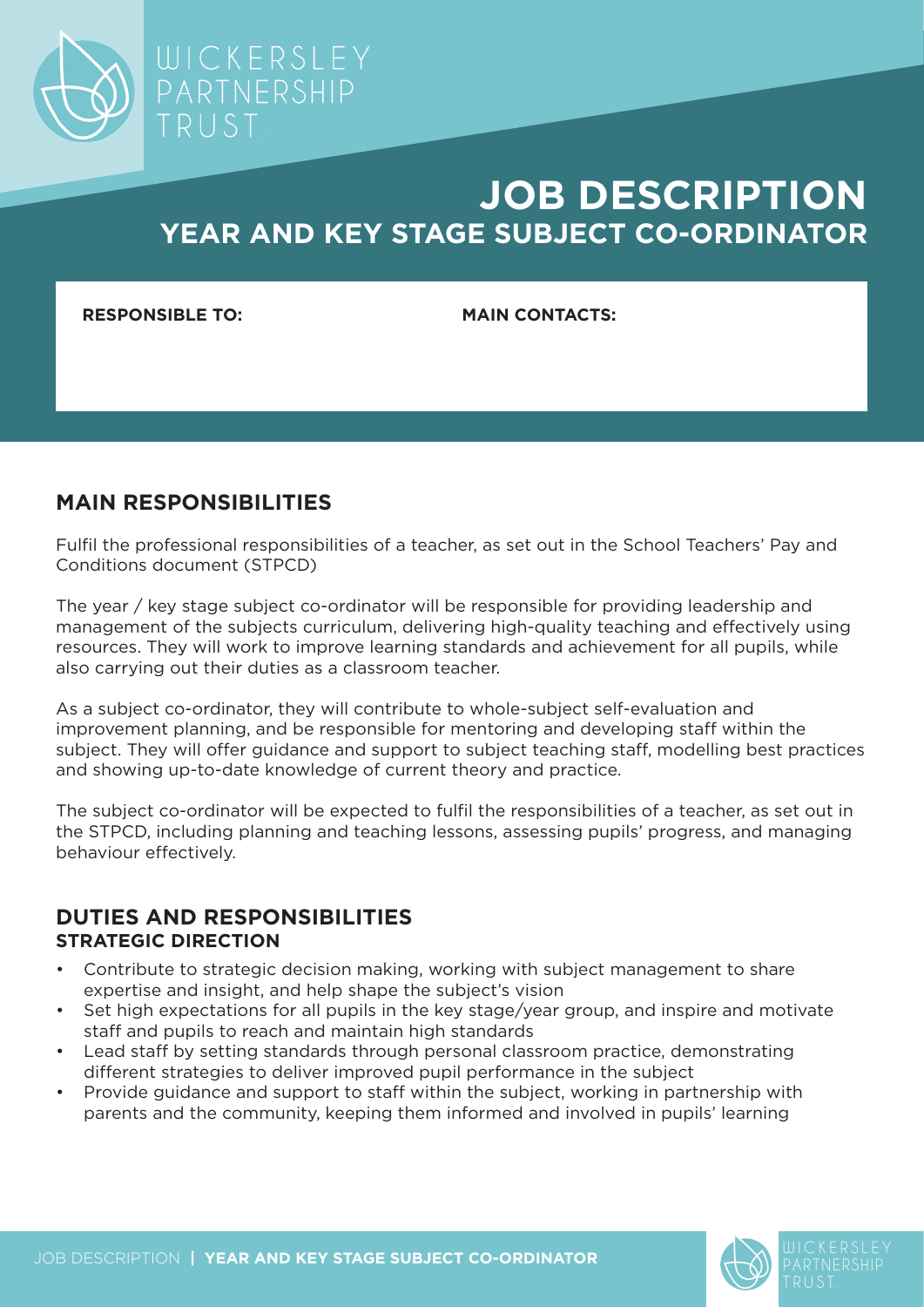## **TEACHING AND LEARNING**

- Show an understanding of the school's current systems for recording pupil progress within the subject
- Oversee the use of schemes of work and their delivery, and measure impact on teaching and learning
- Work with other teachers to review the curriculum and make sure there is continuity and progress
- Develop pupil behaviour and discipline policies, where needed, to help build an environment where high standards of learning behaviour are encouraged

### **LEADING AND MANAGING STAFF**

- Establish short-, medium- and long-term plans for developing and resourcing the subject
- Develop the subject's approach to assessment, and lead strategy to improve the quality of teaching and learning
- Monitor the quality of teaching and learning within the subject, (e.g. through observations, analysing performance data, etc.)

## **GENERAL DUTIES**

- Develop own professional knowledge and skills through courses and reading, aligning with school's ethos and current strategic needs
- Attend meetings according to school policy, and lead where required
- Where required, prepare and deliver reports to relevant groups (governors, parents, etc)

# **OTHER DUTIES**

The duties and responsibilities in this job description are not exhaustive. The post holder may be required to undertake other duties that may be required from time to time in accordance within the general scope of the post, including, for example, break duties and supervision of children.

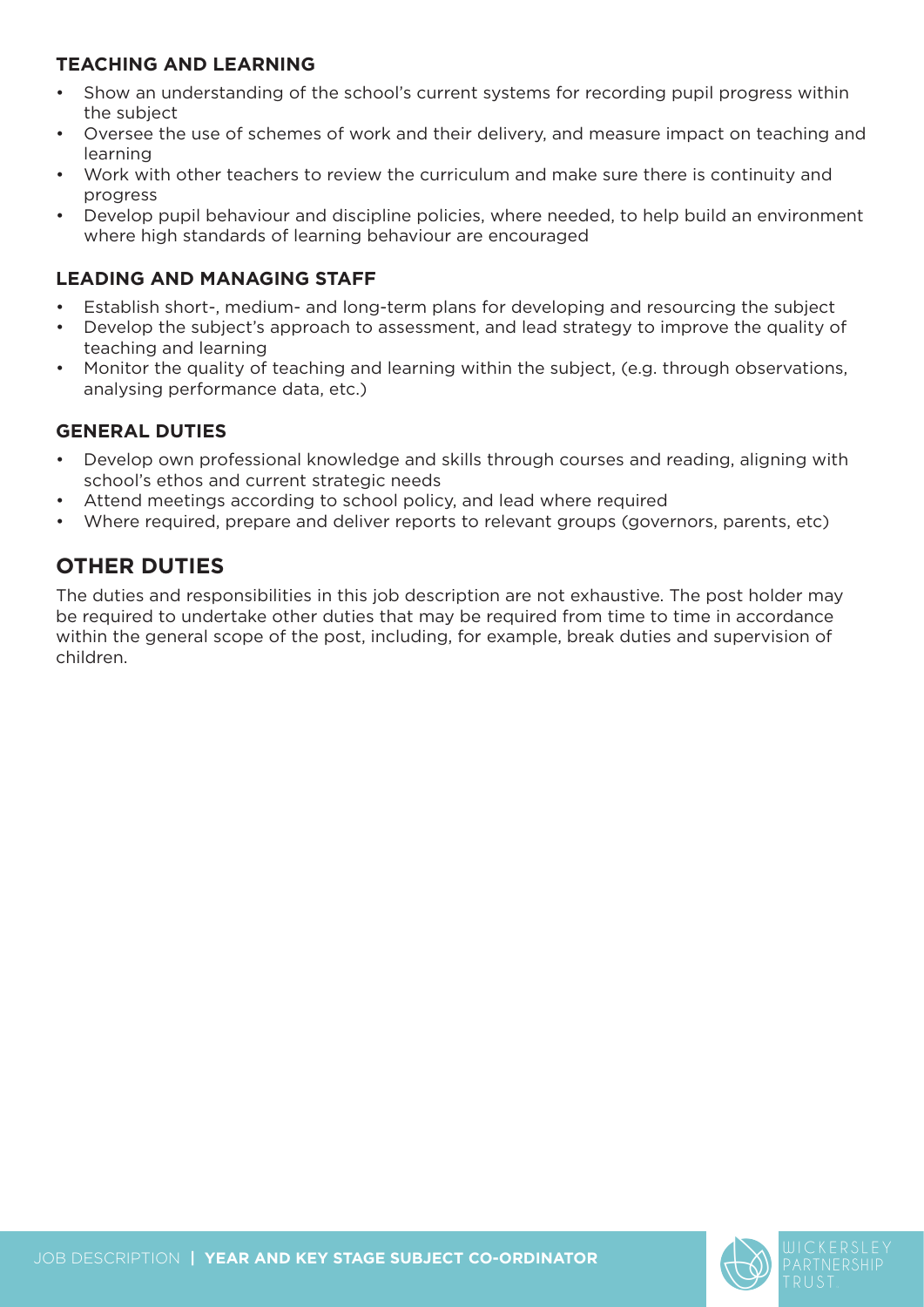## **PERFORMANCE STANDARDS FRAMEWORK COMPETENCIES ESSENTIAL TO BASIC PERFORMANCE OF THE ROLE**

#### **QUALIFICATIONS AND TRAINING**

- Qualified teacher status
- Evidence of professional development relevant to this role

#### **EXPERIENCE**

- Teaching within the subject, including evidence of outstanding teaching
- Team leadership, including during school development and/or improvement
- Responsibility for subject leadership or equivalent, providing strategic and practical oversight
- Developing and delivering staff development programmes
- Implementing teaching and learning strategies to improve quality and pupil attainment

### **SKILLS AND KNOWLEDGE**

- Expert knowledge of legislation and guidance on curriculum requirements and subject delivery
- Outstanding classroom practice, constantly showing a positive and resilient approach to pupils and staff
- Excellent communication and organisational skills
- Good IT skills
- Effective communication and interpersonal skills
- Ability to communicate a vision and inspire others
- Ability to build effective working relationships with staff and other stakeholders

### **PERSONAL QUALITIES**

- High expectations for all pupils and belief in bringing out the best in all
- Commitment to upholding and promoting the ethos and values of the school
- Commitment always to act with integrity, honesty, loyalty and fairness to safeguard the assets, financial integrity and reputation of the school
- Ability to work under pressure and prioritise effectively
- Commitment to maintaining confidentiality at all times
- Commitment to equality

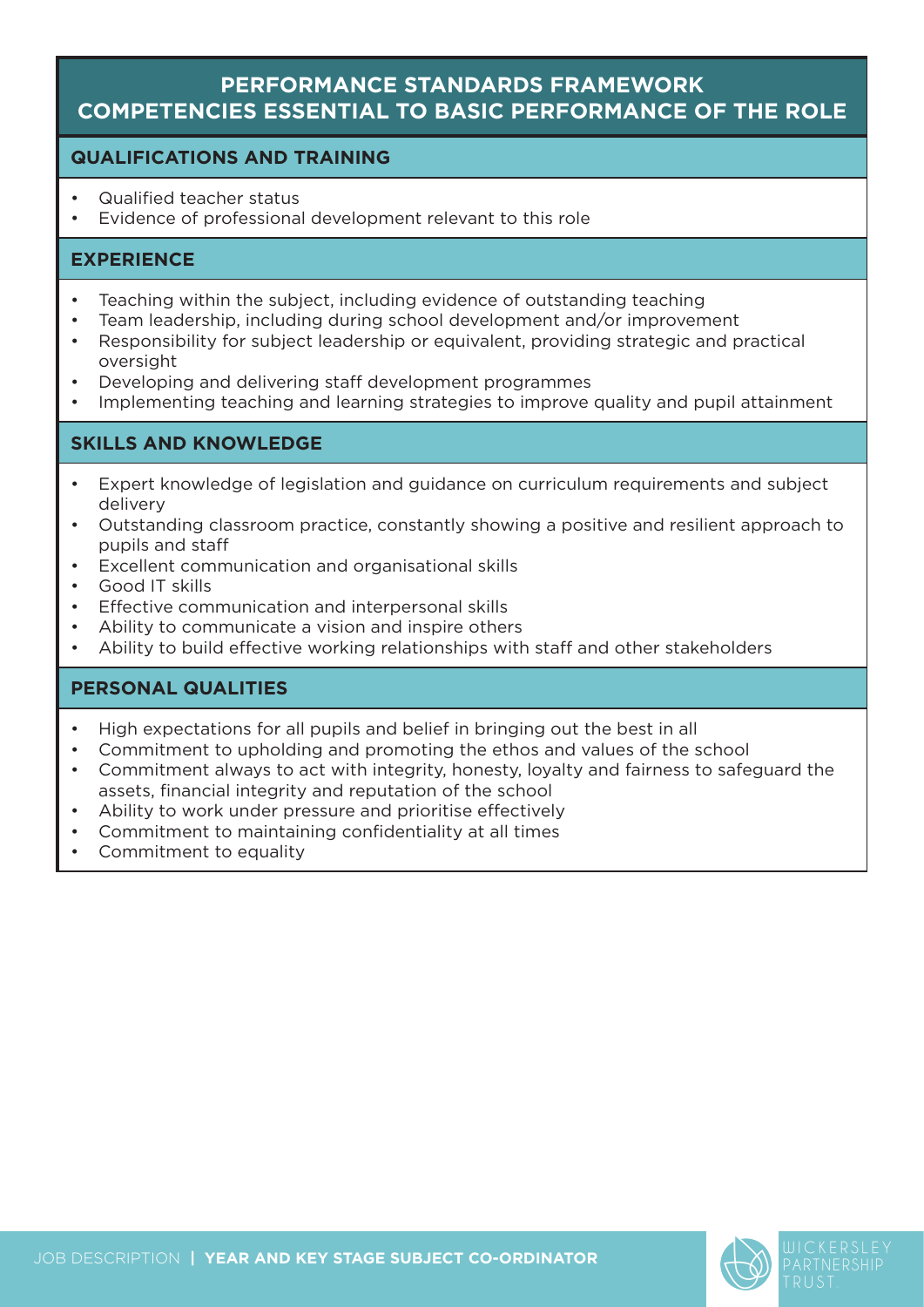# **COMPETENCY FRAMEWORK FOR TEACHERS**

#### **COMMUNICATING AND ENGAGING**

- Conveys complex messages clearly so others understand.
- Actively listens to others and seeks feedback.
- Presents ideas professionally that are tailored to the needs of the audience, both verbally or in writing in order to inform, influence and negotiate.
- Creates opportunities for others to be heard.
- Monitors the effectiveness of individual and team communication and actively manages this.

#### **DELIVERING RESULTS**

- Ensures consistency and integrity in all school business.
- Develops and enhances policy and procedures.
- Makes sure colleagues understand expected goals and acknowledges the success of the individuals.
- Draws on own and others experience and expertise to resolve problems.
- Thinks creatively.

#### **MAKING EVIDENCE BASED DECISIONS**

- Integrates, analyses and interprets information from a range of sources and provides evidence based advice and solutions.
- Uses information to benchmark our performance against targets and standards and make improvements.
- Seeks feedback and evaluates the success of decisions to ensure lessons are learned.
- Considers consequences and risk in order to assess the timing of decisions.
- Analyses situations from all angles using both quantitative and qualitative data to identify solutions.

#### **MANAGING SELF AND LEADING OTHERS**

- Leads on and collaborates with others to deliver excellent outcomes.
- Uses performance management techniques and feedback to drive improvements and motivate colleagues.
- Uses coaching and mentoring in leading and developing colleagues.
- Fosters a culture of creativity, innovation, continuous improvement and development.
- Looks for opportunities to develop new skills.
- Listens and shares ideas with others on how to embrace a work/life balance contributing to health and wellbeing.

#### **PLANNING**

- Actively promotes the Trust ethos and key intentions.
- Supports colleagues, for example through collaborative planning.
- Plans efficiently for medium and long term results.
- Checks and reports on progress towards achievements against plans.
- Organises resources for short and medium term, reprioritising as necessary.

#### **SEEING THE BIGGER PICTURE**

- Understands the intentions and uses these to make decisions to support the Trust's strategic aims.
- Seeks best practice through research, analysis and benchmarking.
- Understands the regulatory and political agendas and implications.
- Ensures individual work and that of the team contributes to the Trust strategy.
- Draws on own and others' expertise and thinks creatively to resolve problems.